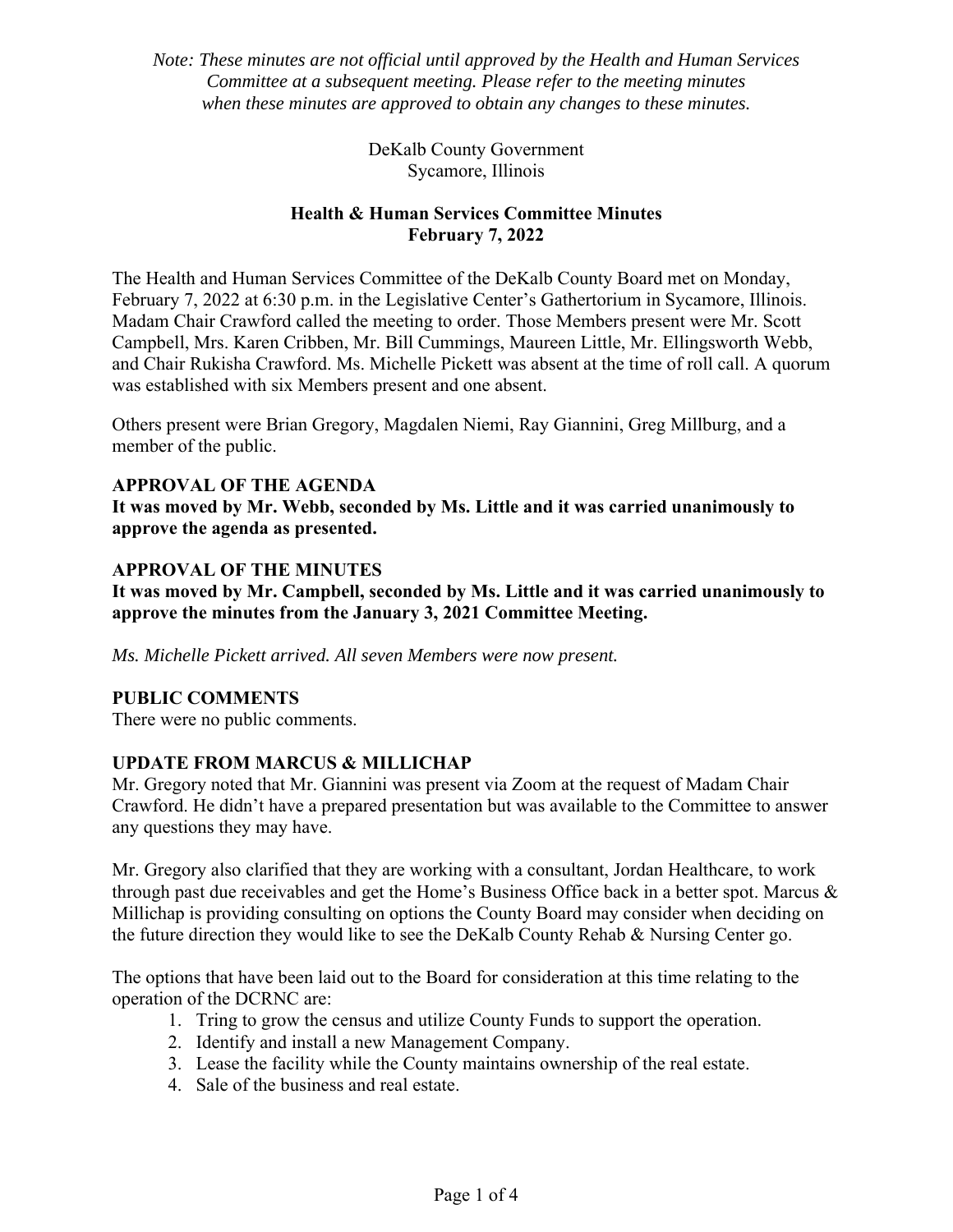Health and Human Services Committee Minutes February 7, 2022 Page 2 of 4

It was additionally clarified that the business-side of the DCRNC may be described as a failure for the past few years but the quality of care for the residences has remained very high and has always been and will continue to be the number one priority.

Mr. Ray Giannini, Senior Managing Director of Marcus & Millichap reviewed that it is clear that occupancy and staffing challenges have been leading to the financial losses at the facility. This is a nationwide trend and one that has been hitting County-owned facilities even harder. He stated that even with the challenges, the highest and best use for the building would be a Skilled Nursing Home. He was very complementary to the facility and to the staff that have been doing all that they can to keep the home running and keep the census from dropping anymore.

Mr. Giannini reviewed and went into a bit more detail on each of the future options of the DCRNC.

It was noted that the County's main priority is to maintain the level of service for the residents and it was questions that if the facility was sold how that may impact the residents. Mr. Giannini expressed that the residents should not see any difference on their end at all. There are very strong consumer protections and safeguards that are heavily regulated by the State and at the Federal Levels. These protections have really minimized the potential of having a very poor company coming in and taking over a facility.

If the County were to choose to go with another Management Company to run the facility, the County would go out for bid for those services and would re-bid every four years to ensure the best company is running the facility. This option does run the risk of having a Management Company that does not make improvements and is compensated regardless of performance.

If the County were to choose to go with a leasing alternative, then an operator would obtain their own license and act without the oversight of the County ("quiet enjoyment"). In this option, the County acts as a landlord and maintains the liability of the facility. It was noted that a lease arrangement is predicated on profitability, which may be difficult given the financial issues the facility is currently facing.

If the Nursing home were to be sold, the County Board would be able to visit the buyer's other facilities to ensure the quality of care was to their expectations. They would also interview and fully vet the potential buyers.

It was shared that out of 102 Counties in Illinois, there are only about seven County-owned and cooperated Nursing Homes left. There is a trend that governmental bodies are outsourcing skilled nursing services due to them not being statutory requirements and the revenue losses they are experiencing.

Although the DCRNC is attached to the County's Health Department, Mr. Giannini did not see that as an issue in a potential sale. He added that it would be even more attractive to potential buyers, especially because there is an Assisted Living Facility (Heritage Woods) on the property as well.

*Note: These minutes are not official until approved by the Health and Human Services Committee at a subsequent meeting. Please refer to the meeting minutes when these minutes are approved to obtain any changes to these minutes.*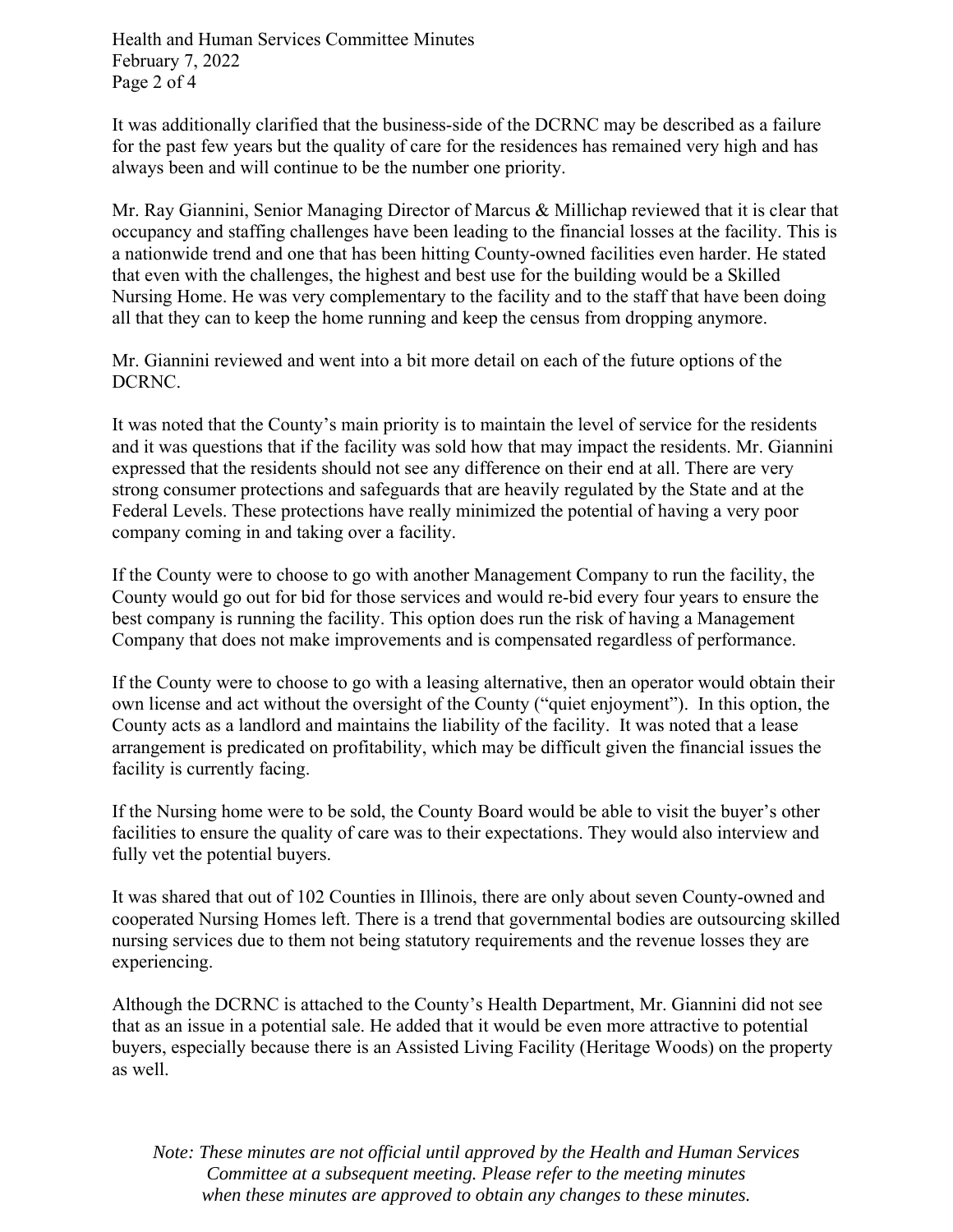Health and Human Services Committee Minutes February 7, 2022 Page 3 of 4

As far as timelines, if the County were to go with the Management Company option, that would take approximately 90 days to complete. A Lease would take approximately 6-9 months and a Sale would take approximately 6-7 months.

The Committee thanked Mr. Giannini for being available to answer their questions. Mr. Gregory noted that Mr. Giannini would also be available at the Board's Committee of the Whole Meeting later in the week to reiterate many of the points he made tonight but wants to make sure the Board has all the information they need and has all their questions answered prior to making any decisions.

#### **DEKALB COUNTY REHAB & NURSING CENTER Approval of Journey Hospice Care Contract**

DCRNC Administrator Maggie Niemi shared that the facility currently has an agreement in place with Journey Hospice Care. They are being sold and an updated agreement may be necessary. The Committee reviewed the paperwork with Ms. Niemi.

## **Approval of Symbria Therapy Contract**

Ms. Niemi noted that this contract was not yet complete so she would bring it back at a future meeting.

**Approval of Emergency Transfer Agreement to Aperion of DeKalb and/or Oakcrest**  She also presented two Emergency Patient Transfer Agreements to the Committee. These are used in the event of an emergency, natural or manmade.

## **It was moved by Mr. Campbell, seconded by Mr. Webb and approved unanimously to forward the Contract and Agreements to the full County Board recommending their approval.**

## **Administrator's Report**

Ms. Niemi provided the following updates to the Committee:

- 1. IDPH-Annual Health Inspection conducted 1/11/22-11/3/22-5 Tags-F558, F692, F690, F812 and F 686-Plac of Correction accepted 2/1/22
- 2. IDPH-Annual Life and Safety inspection conducted 1/20/22 -1/21/22-Awating the formal report.
- 3. COVID 19 outbreak-ongoing. Began 11/29/21 and will need to go 28 days from 2/3/22 to end outbreak. The positivity rate has decreased for Dekalb County. Need to have campaign to have more staff get their Boosters for COVID 19. DCRNC's staff fully vaccination rate is 84%, Contracted staff's fully vaccinated rate is 71%. Resident's fully vaccination rate is 93%.
- 4. NW KCH meeting-Cross Continuum Team (CCT) meeting held 1/25/22-next meeting 2/22/22-DCRNC readmission rate remains good.
- 5. Business Office-Certified Medical Biller and Coder who will work initially with Business office and then will work closely with Social Services regarding resident eligibilities and finances, she was hired 2/3/22 along with Medicaid Biller 2/3/22.

*Note: These minutes are not official until approved by the Health and Human Services Committee at a subsequent meeting. Please refer to the meeting minutes when these minutes are approved to obtain any changes to these minutes.*